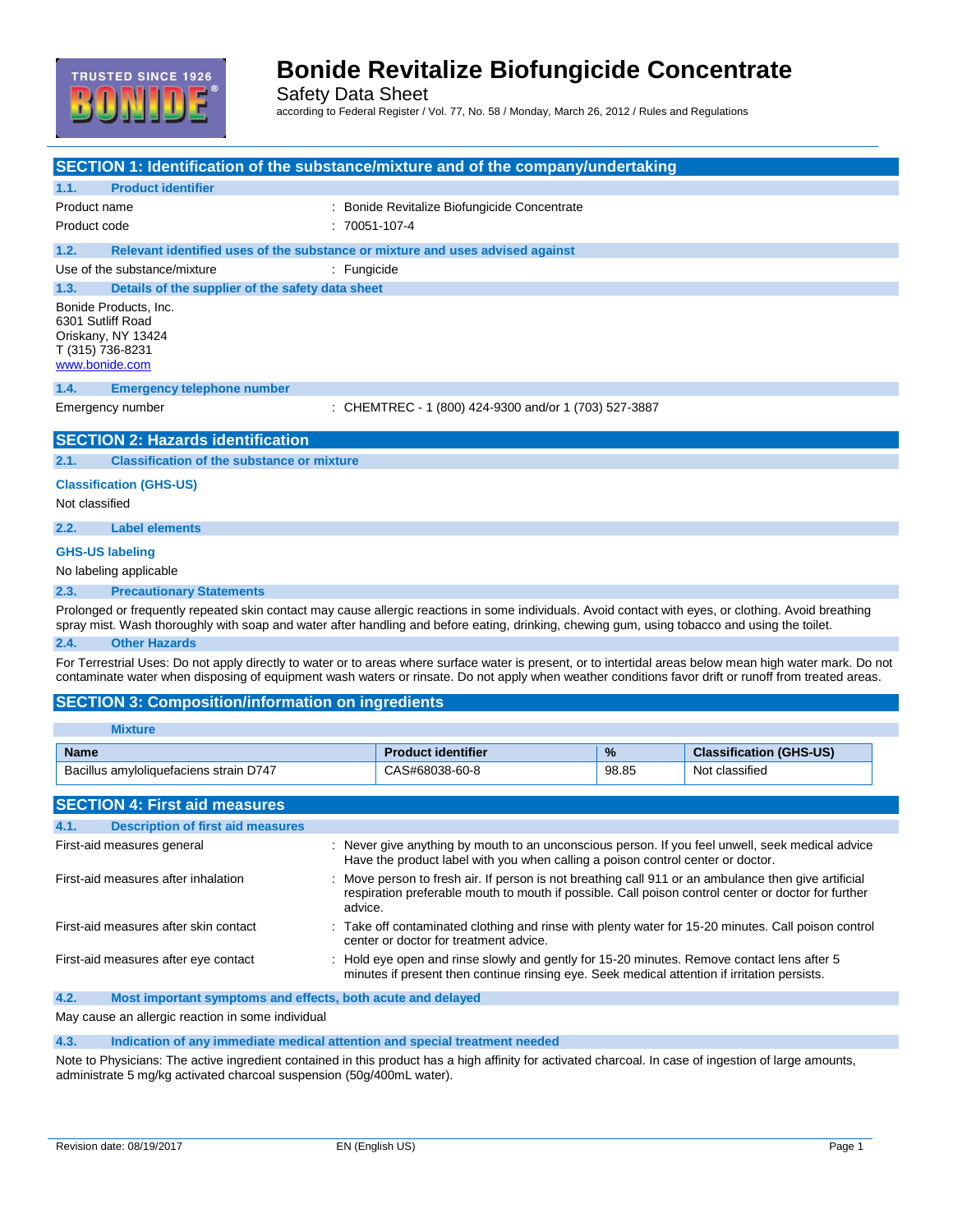Safety Data Sheet

according to Federal Register / Vol. 77, No. 58 / Monday, March 26, 2012 / Rules and Regulations

|                                                                                                                                                                                                                                   | <b>SECTION 5: Firefighting measures</b>                                               |                                                                                                                                                                                                                                                                                                                                                                                    |
|-----------------------------------------------------------------------------------------------------------------------------------------------------------------------------------------------------------------------------------|---------------------------------------------------------------------------------------|------------------------------------------------------------------------------------------------------------------------------------------------------------------------------------------------------------------------------------------------------------------------------------------------------------------------------------------------------------------------------------|
| 5.1.                                                                                                                                                                                                                              | <b>Extinguishing media</b>                                                            |                                                                                                                                                                                                                                                                                                                                                                                    |
|                                                                                                                                                                                                                                   | Suitable extinguishing media                                                          | : All extinguishing media                                                                                                                                                                                                                                                                                                                                                          |
|                                                                                                                                                                                                                                   | Unsuitable extinguishing media                                                        | : None known.                                                                                                                                                                                                                                                                                                                                                                      |
| 5.2.                                                                                                                                                                                                                              | Special hazards arising from the substance or mixture                                 |                                                                                                                                                                                                                                                                                                                                                                                    |
| None known                                                                                                                                                                                                                        |                                                                                       |                                                                                                                                                                                                                                                                                                                                                                                    |
|                                                                                                                                                                                                                                   |                                                                                       |                                                                                                                                                                                                                                                                                                                                                                                    |
| 5.3.                                                                                                                                                                                                                              | <b>Advice for firefighters</b>                                                        |                                                                                                                                                                                                                                                                                                                                                                                    |
|                                                                                                                                                                                                                                   | Protection during firefighting                                                        | : None Specified                                                                                                                                                                                                                                                                                                                                                                   |
|                                                                                                                                                                                                                                   | <b>SECTION 6: Accidental release measures</b>                                         |                                                                                                                                                                                                                                                                                                                                                                                    |
| 6.1.                                                                                                                                                                                                                              | Personal precautions, protective equipment and emergency procedures                   |                                                                                                                                                                                                                                                                                                                                                                                    |
| 6.1.1.                                                                                                                                                                                                                            | For non-emergency personnel                                                           |                                                                                                                                                                                                                                                                                                                                                                                    |
|                                                                                                                                                                                                                                   |                                                                                       | : Use personal protection recommended in Section 8.                                                                                                                                                                                                                                                                                                                                |
| 6.1.2.                                                                                                                                                                                                                            | For emergency responders                                                              |                                                                                                                                                                                                                                                                                                                                                                                    |
|                                                                                                                                                                                                                                   |                                                                                       | : Use personal protection recommended in Section 8.                                                                                                                                                                                                                                                                                                                                |
| 6.2.                                                                                                                                                                                                                              | <b>Environmental precautions</b>                                                      |                                                                                                                                                                                                                                                                                                                                                                                    |
|                                                                                                                                                                                                                                   | environmental regulations.                                                            | Do not reuse product containers. Dispose of product containers, waste containers, and residues according to local and national health and                                                                                                                                                                                                                                          |
| 6.3.                                                                                                                                                                                                                              | Methods and material for containment and cleaning up                                  |                                                                                                                                                                                                                                                                                                                                                                                    |
|                                                                                                                                                                                                                                   | <b>Methods for Containment:</b>                                                       | Recover free product. Use absorbent material to minimize runoff of product or mixed product.                                                                                                                                                                                                                                                                                       |
|                                                                                                                                                                                                                                   | Methods for Cleaning-up:                                                              | Sweep up and place in a chemical container. Seal the container and handle in an approved<br>manner. Do not allow wash water to contaminate water supplies. Dispose of in accordance with<br>Federal State and local regulations for disposal of non-hazardous waste.                                                                                                               |
| 6.4.                                                                                                                                                                                                                              | <b>Reference to other sections</b>                                                    |                                                                                                                                                                                                                                                                                                                                                                                    |
|                                                                                                                                                                                                                                   |                                                                                       | See Section 8 for occupational exposure limits and risk management measures. Refer to Section 13 for disposal considerations                                                                                                                                                                                                                                                       |
|                                                                                                                                                                                                                                   | <b>SECTION 7: Handling and storage</b>                                                |                                                                                                                                                                                                                                                                                                                                                                                    |
| 7.1.                                                                                                                                                                                                                              | <b>Precautions for safe handling</b>                                                  |                                                                                                                                                                                                                                                                                                                                                                                    |
|                                                                                                                                                                                                                                   | Precautions for safe handling                                                         | : Wash hands before eating, drinking, chewing gum, using tobacco, or using the toilet. - Remove<br>clothing/PPE immediately if pesticides got inside. Then wash thoroughly and put on clean<br>clothing. - Remove PPE immediately after handling this product. Wash the outside of gloves<br>before removing. As soon as possible, wash thoroughly and change into clean clothing. |
| 7.2.                                                                                                                                                                                                                              | Conditions for safe storage, including any incompatibilities                          |                                                                                                                                                                                                                                                                                                                                                                                    |
|                                                                                                                                                                                                                                   | Storage conditions                                                                    | : Store pesticide in a cool dry area that is inaccessible to children. Store in original containers only.<br>Keep container closed when not in use.                                                                                                                                                                                                                                |
| 7.3.                                                                                                                                                                                                                              | Specific end use(s)                                                                   |                                                                                                                                                                                                                                                                                                                                                                                    |
|                                                                                                                                                                                                                                   |                                                                                       | Wastes resulting from the use of this product maybe be disposed of on site or at an approved waste disposal facility.                                                                                                                                                                                                                                                              |
|                                                                                                                                                                                                                                   | <b>SECTION 8: Exposure controls/personal protection</b>                               |                                                                                                                                                                                                                                                                                                                                                                                    |
| 8.1.                                                                                                                                                                                                                              | <b>Control parameters</b>                                                             |                                                                                                                                                                                                                                                                                                                                                                                    |
|                                                                                                                                                                                                                                   |                                                                                       |                                                                                                                                                                                                                                                                                                                                                                                    |
| OSHA Permissible Exposure Limits (PELs): Not determined                                                                                                                                                                           |                                                                                       |                                                                                                                                                                                                                                                                                                                                                                                    |
|                                                                                                                                                                                                                                   | ACGIH Threshold Limit Values: Not determined<br>Other Exposure Limits: Not determined |                                                                                                                                                                                                                                                                                                                                                                                    |
| 8.2.                                                                                                                                                                                                                              | <b>Exposure controls</b>                                                              |                                                                                                                                                                                                                                                                                                                                                                                    |
|                                                                                                                                                                                                                                   | <b>Engineering Controls: Use in well ventilated area</b>                              |                                                                                                                                                                                                                                                                                                                                                                                    |
|                                                                                                                                                                                                                                   | <b>Personal Protective Equipment</b>                                                  |                                                                                                                                                                                                                                                                                                                                                                                    |
| Eye/Face Protection: None specified                                                                                                                                                                                               |                                                                                       |                                                                                                                                                                                                                                                                                                                                                                                    |
| <b>Skin Protection</b> Long sleeved shirt and long pants                                                                                                                                                                          |                                                                                       |                                                                                                                                                                                                                                                                                                                                                                                    |
| Hand Protection: Waterproof gloves                                                                                                                                                                                                |                                                                                       |                                                                                                                                                                                                                                                                                                                                                                                    |
| <b>Body Protection: Shoes plus socks</b>                                                                                                                                                                                          |                                                                                       |                                                                                                                                                                                                                                                                                                                                                                                    |
| Respiratory Protection: Mixer loaders and applicators must wear a dust/mist respirator meeting NIOSH standards of at least N-95, R-95, or P-95.                                                                                   |                                                                                       |                                                                                                                                                                                                                                                                                                                                                                                    |
| <b>Thermal Hazards: None</b>                                                                                                                                                                                                      |                                                                                       |                                                                                                                                                                                                                                                                                                                                                                                    |
| General Hygiene Considerations: Repeated exposure to high concentrates of microbial proteins can cause allergic sensitization. Wash clothing and<br>PPE using manufacturer's instructions immediately after use and before reuse. |                                                                                       |                                                                                                                                                                                                                                                                                                                                                                                    |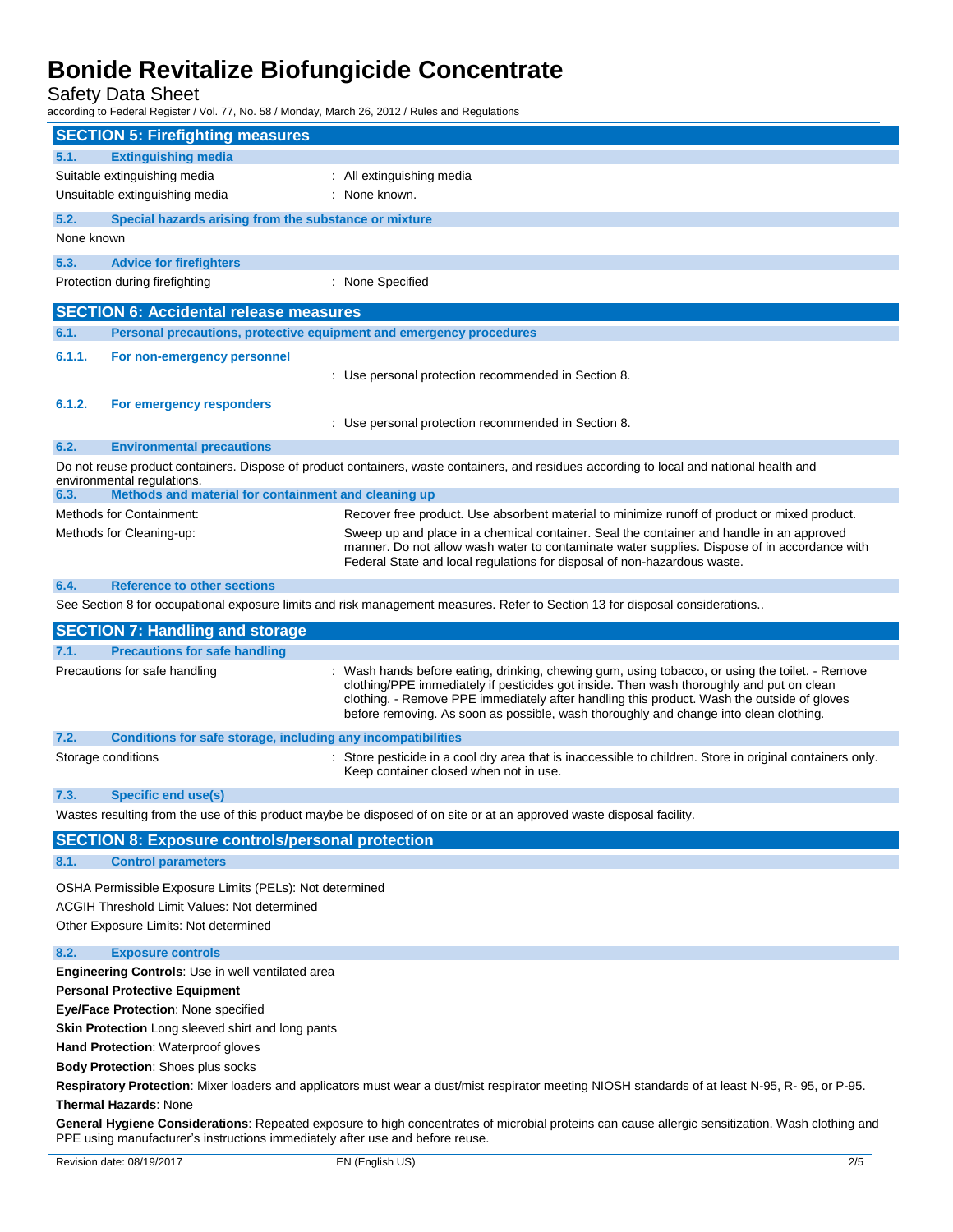Safety Data Sheet

according to Federal Register / Vol. 77, No. 58 / Monday, March 26, 2012 / Rules and Regulations

**Environmental exposure controls**: Do not apply directly to water or to areas where surface water is present or intertidal areas below high water mark. Do not contaminate water when disposing of equipment wash water or rinsate. Do not apply when weather conditions favor drift or run off from treated areas.

| <b>SECTION 9: Physical and chemical properties</b>            |                                                                                                                                             |  |
|---------------------------------------------------------------|---------------------------------------------------------------------------------------------------------------------------------------------|--|
| Information on basic physical and chemical properties<br>9.1. |                                                                                                                                             |  |
| Appearance                                                    | : Tan liquid                                                                                                                                |  |
| Odor                                                          | : Yeast like                                                                                                                                |  |
| Odor threshold                                                | : Not determined                                                                                                                            |  |
| рH                                                            | $: 4.5 - 5.0$                                                                                                                               |  |
| Relative evaporation rate (butyl acetate=1)                   | : No data available                                                                                                                         |  |
| Melting point / Freezing point                                | : $32^{\circ}F(0^{\circ}C)$                                                                                                                 |  |
| Initial Boiling point                                         | : 212°F (100 °C)                                                                                                                            |  |
| Flash point                                                   | : No data available                                                                                                                         |  |
| Self ignition temperature                                     | No data available                                                                                                                           |  |
| Decomposition temperature                                     | No data available                                                                                                                           |  |
| Flammability (solid, gas)                                     | No data available                                                                                                                           |  |
| Vapor pressure                                                | No data available                                                                                                                           |  |
| Relative vapor density at 20 °C                               | : No data available                                                                                                                         |  |
| Density                                                       | $: 8.5 - 8.6$ lb./gallon                                                                                                                    |  |
| Solubility                                                    | : No data available                                                                                                                         |  |
| Viscosity                                                     | $: 4.0 - 16$ cP                                                                                                                             |  |
| <b>Explosive properties</b>                                   | : None known                                                                                                                                |  |
| Oxidizing properties                                          | : None known                                                                                                                                |  |
| <b>Other information</b><br>9.2.                              |                                                                                                                                             |  |
| No additional information available                           |                                                                                                                                             |  |
| <b>SECTION 10: Stability and reactivity</b>                   |                                                                                                                                             |  |
| 10.1.<br><b>Reactivity</b>                                    |                                                                                                                                             |  |
| Stable                                                        |                                                                                                                                             |  |
| 10.2.<br><b>Chemical stability</b>                            |                                                                                                                                             |  |
| Stable under normal conditions.                               |                                                                                                                                             |  |
| <b>Possibility of hazardous reactions</b><br>10.3.            |                                                                                                                                             |  |
| None known                                                    |                                                                                                                                             |  |
| <b>Conditions to avoid</b><br>10.4.                           |                                                                                                                                             |  |
| None known                                                    |                                                                                                                                             |  |
| 10.5.<br><b>Incompatible materials</b>                        |                                                                                                                                             |  |
| None known                                                    |                                                                                                                                             |  |
| 10.6<br><b>Hazardous decomposition products</b>               |                                                                                                                                             |  |
| None known                                                    |                                                                                                                                             |  |
| <b>SECTION 11: Toxicological information</b>                  |                                                                                                                                             |  |
| 11.1.<br>Information on toxicological effects                 |                                                                                                                                             |  |
| Acute toxicity                                                | Ì,                                                                                                                                          |  |
| $LD_{50}$ (oral)                                              | $\therefore$ LD <sub>50</sub> > 5000 mg/kg body weight rat, test results based on similar product containing the same<br>active ingredient. |  |
| LD <sub>50</sub> (dermal)                                     | : LD50 > 5050 mg/kg body weight rat, test results based on similar product containing the same<br>active ingredient.                        |  |
| LD <sub>50</sub> (inhalation)                                 | $\pm$ LC50 > 2.18 mg/L, test results based on similar product containing the same active ingredient.                                        |  |
| Skin corrosion/ irritation                                    | : Non-irritating, Toxicity Category IV                                                                                                      |  |
| Eye irritation                                                | : No positive effects exhibited in any eyes after treatment Practically non-irritating, Toxicity<br>Category IV                             |  |
| Respiratory or skin sensitization                             | : No data available.                                                                                                                        |  |
| Carcinogenicity                                               | : Not applicable.                                                                                                                           |  |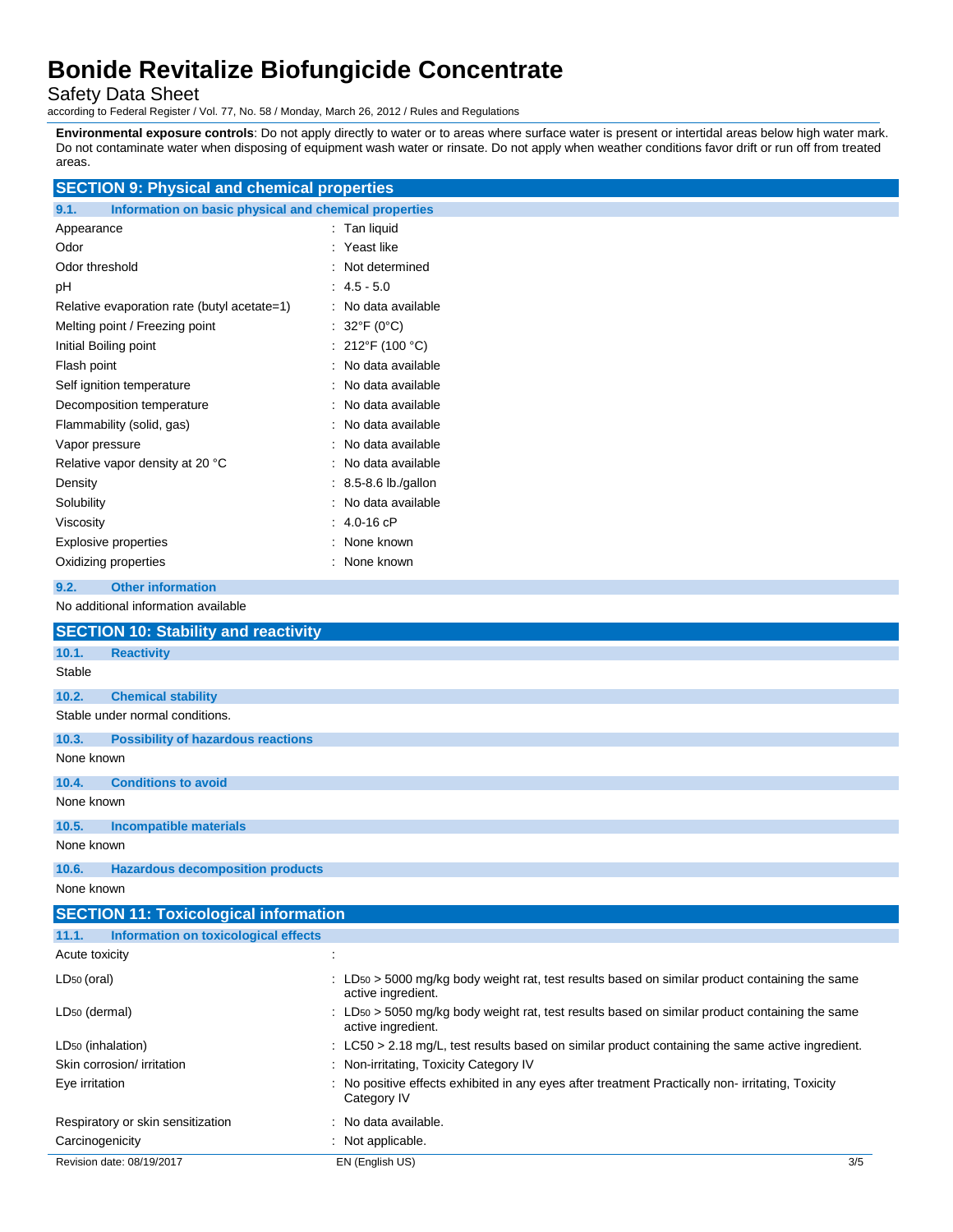Safety Data Sheet

according to Federal Register / Vol. 77, No. 58 / Monday, March 26, 2012 / Rules and Regulations

| <b>SECTION 12: Ecological information</b> |                     |                                                        |                                      |
|-------------------------------------------|---------------------|--------------------------------------------------------|--------------------------------------|
| 12.1.<br><b>Toxicity</b>                  |                     |                                                        |                                      |
| <b>Test Species</b>                       | <b>Test Method</b>  | <b>Test substance</b>                                  | $LC_{50}$                            |
| Northern Bobwhite                         | Acute oral toxicity | B. amyloliquefaciens strain D747,<br>active ingredient | $LD_{50}$ > 2250 mg/kg body weight   |
| Oncorhynchus mykiss                       | 30 days             | B. amyloliquefaciens strain D747,<br>active ingredient | $LC_{50}$ 8.1 x 1010 CFU/L           |
| Daphnia magna                             | 21 days             | B. amyloliquefaciens strain D747,<br>active ingredient | $EC_{50} > 2.3 \times 10_{10}$ CFU/L |
| Apis mellifera                            | 48 hours            | B. amyloliquefaciens strain D747,<br>active ingredient | $LC_{50}$ > 1.0 x 109 CFU/mL         |

#### **12.2. Persistence and degradability**

The active substance B. amyloliquefaciens D747 populations spreading to the environment during or after field application will rapidly decline to naturally occurring background levels.

#### **12.3. Bioaccumulative potential**

The active substance B. amyloliquefaciens D747 does not multiply and accumulate in animals and humans.

#### **12.4. Mobility in soil**

The active substance B. amyloliqufaciens D747 spores readily adsorb to the clay fractions in soils and show no evidence of leaching. Therefore the risk of ground water contamination is considered negligible.

#### **12.5. Other adverse effects**

Other information **interest in the contract of the Contract Contract Contract Contract Contract Contract Contract Contract Contract Contract Contract Contract Contract Contract Contract Contract Contract Contract Contract** 

| <b>SECTION 13: Disposal considerations</b>      |                                                                                                                                       |
|-------------------------------------------------|---------------------------------------------------------------------------------------------------------------------------------------|
| 13.1.<br><b>Waste treatment methods</b>         |                                                                                                                                       |
| Disposal Instructions                           | : Do not contaminate water, food, or feed by storage and disposal.                                                                    |
| Pesticide Storage                               | Store this product in its original container only, in an area inaccessible to children. Keep the<br>container closed when not in use. |
| Pesticide Disposal                              | Wastes resulting from the use of this product may be disposed of onsite or at an approved waste<br>disposal facility.                 |
| Container Handling:                             | Non-refillable container. Do not reuse or refill this container.                                                                      |
| -For containers equal to or less than 5 gallons |                                                                                                                                       |

Triple rinse container (or equivalent) promptly after emptying. Triple rinse as follows: Empty the remaining contents into application equipment or a mix tank and drain for 10 seconds after the flow begins to drip. Fill the contain ¼ full with water and recap. Shake for 10 seconds. Pour rinsate into application equipment or a mix tank or store rinsate for later use or disposal. Drain for 10 seconds after the flow begins to drip. Repeat this procedure two more times. Then offer for recycling, if available or puncture and dispose of in a sanitary landfill, or by incineration, or if allowed by state and local authorities, by burning. If burned, stay out of smoke.

#### - For containers greater than 5 gallons

Triple rinse as follows: Empty the remaining contents into application equipment or a mix tank. Fill the container 1/4 full with water. Replace and tighten closures. Tip container on its side and roll it back and forth, ensuring at least one complete revolution, for 30 seconds. Stand the container on its end and tip it back and forth several times. Turn the container over onto its other end and tip it back and forth several times. Empty the rinsate into application equipment or a mix tank or store rinsate for later use or disposal. Repeat this procedure two more times.

#### **SECTION 14: Transport information**

| 14.1. UN number                  | 14.2. UN proper shipping name                                              |
|----------------------------------|----------------------------------------------------------------------------|
| Not regulated.                   | Not regulated.                                                             |
| 14.3. Transport hazard class(es) | 14.4. Packing group                                                        |
| Not regulated.                   | Not regulated.                                                             |
| 14.5. Environmental hazards      | 14.6. Special precautions for user                                         |
| Not regulated.                   | Not regulated.                                                             |
|                                  | 14.7 Transport in bulk according to Anney II of MARROL 73/78 and the IRC ( |

14.7. Transport in bulk according to Annex II of MARPOL73/78 and the IBC Code Not regulated.

## **SECTION 15: Regulatory information**

**15.1. Safety, health and environmental regulations/legislation specific for the substance or mixture**

EPA: This product is a pesticide product registered by the United States Environmental Protection Agency and is subject to certain labeling requirements under federal pesticide law. These requirements differ from the classification criteria and hazard information required for safety data sheets (SDS), and for workplace labels of non-pesticidal chemicals. The hazard information required on the pesticide label is reproduced below. The pesticide label also includes other important information, including directions for use.